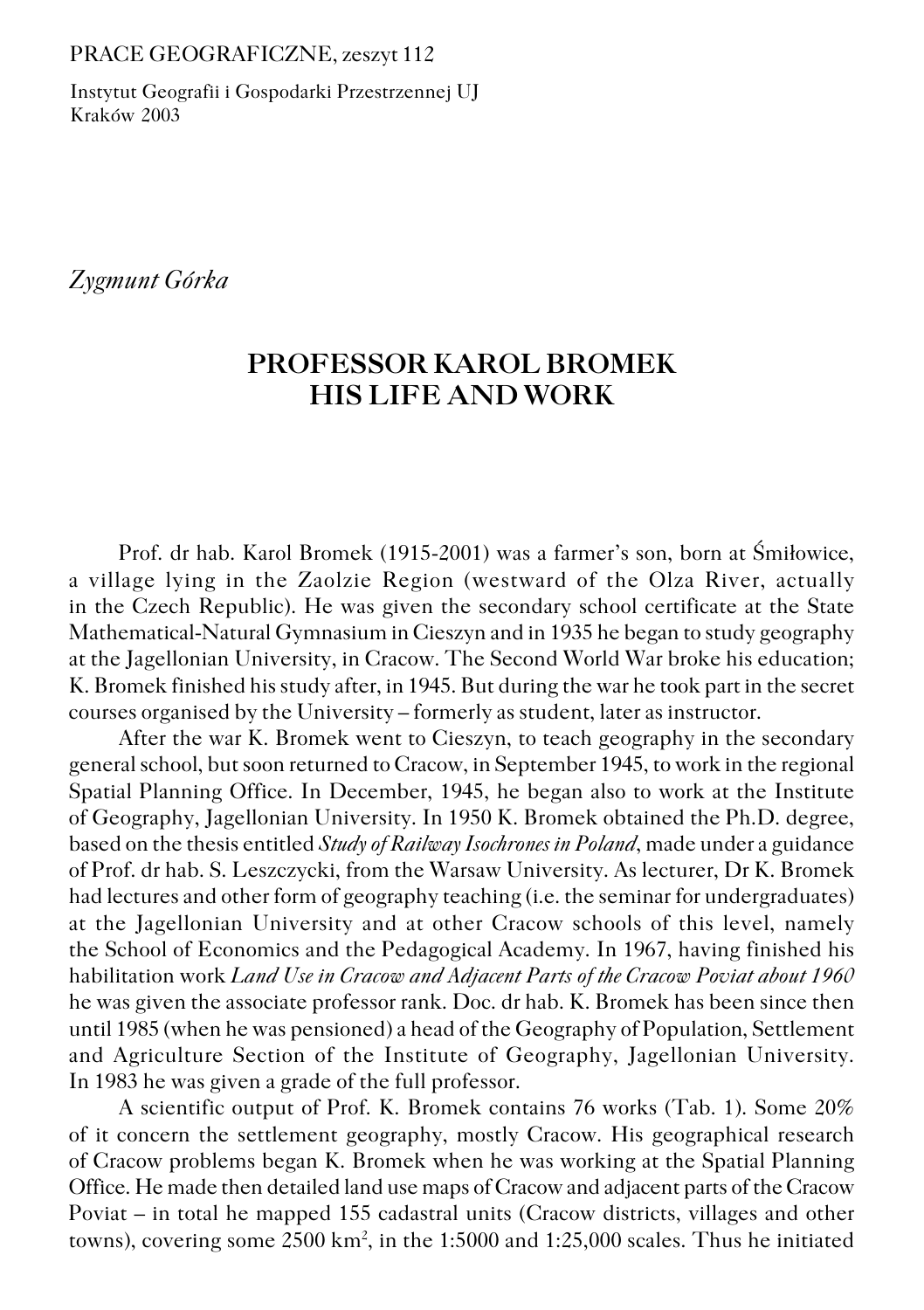| Specification                                                    | works number   | $\frac{0}{0}$ |
|------------------------------------------------------------------|----------------|---------------|
| Total work number                                                | 76             | 100.0         |
| of which settlement geography                                    | 14             | 18.4          |
| of which that of urban settlement                                | 11             | 14.5          |
| of which Cracow                                                  | 10             | 13.1          |
| of which that of rural settlement                                | 3              | 3.9           |
| population geography                                             | $\overline{c}$ | 2.6           |
| geography of agriculture and the land use studies                | 3              | 3.9           |
| transport geography and the geographico-economic regionalisation | 6              | 7.9           |
| based on the good flows                                          |                |               |
| regional geography                                               | 4              | 5.3           |
| spatial planning                                                 | 10             | 13.1          |
| methodical studies                                               | 10             | 13.1          |
| analyses of the given branches of geography output               |                | 1.3           |
| other works                                                      | 3              | 3.9           |
| reviews                                                          | 23             | 30.3          |

Tab. 1. Prof. K. Bromek's research orientations by the work number

the urban space use investigations, made later in the more detailed scale (1:1000) by his graduates. The collected material was used in K. Bromek's habilitation work, in which the land use changes for the 1848−1964 period were shown and the whole mapped area – Cracow with its hinterland – was divided into 8 land use zones. Another important work by K. Bromek is a study entitled *Demographical Development of the Cracow Region in the 1869-1950 Period*, in which, using results of successive national censuses, he delimited this region, covering 1750 km<sup>2</sup>, and divided it into 8 zones. To the settlement geography belong also analyses of the development, functional changes and spatial structure of Cracow and some villages.

The methodical works are usually K. Bromek's suggestion of the use of new methods in the settlement geography and the population geography, i.e. measures of a rural settlement dispersion, an adaptation of W. Christaller's concept to Polish service centres classification, the concentration measurements and methods, the land use mapping, especially that of the urban areas. To the transport geography one can classify – beside the above mentioned work on the isochrones – analyses of the good flow directions treated as the measure of the economic links of main Southern Poland cities and an aid to the geographico−economic regionalisation.

Those main streams of K. Bromek's scientific activity had also considerable value for practice, being an application of theoretical concepts to the solving of the economic problems, i.e. to make the national economy more rational, which was an uneasy task in socio−political situation of Poland over that period.

Many K. Bromek's work concern Cracow, the city which problems he knew perfectly – especially those of its urbanistic history. Professor was – during many years – the member of the Town Planning and Architecture Commission of the Polish Academy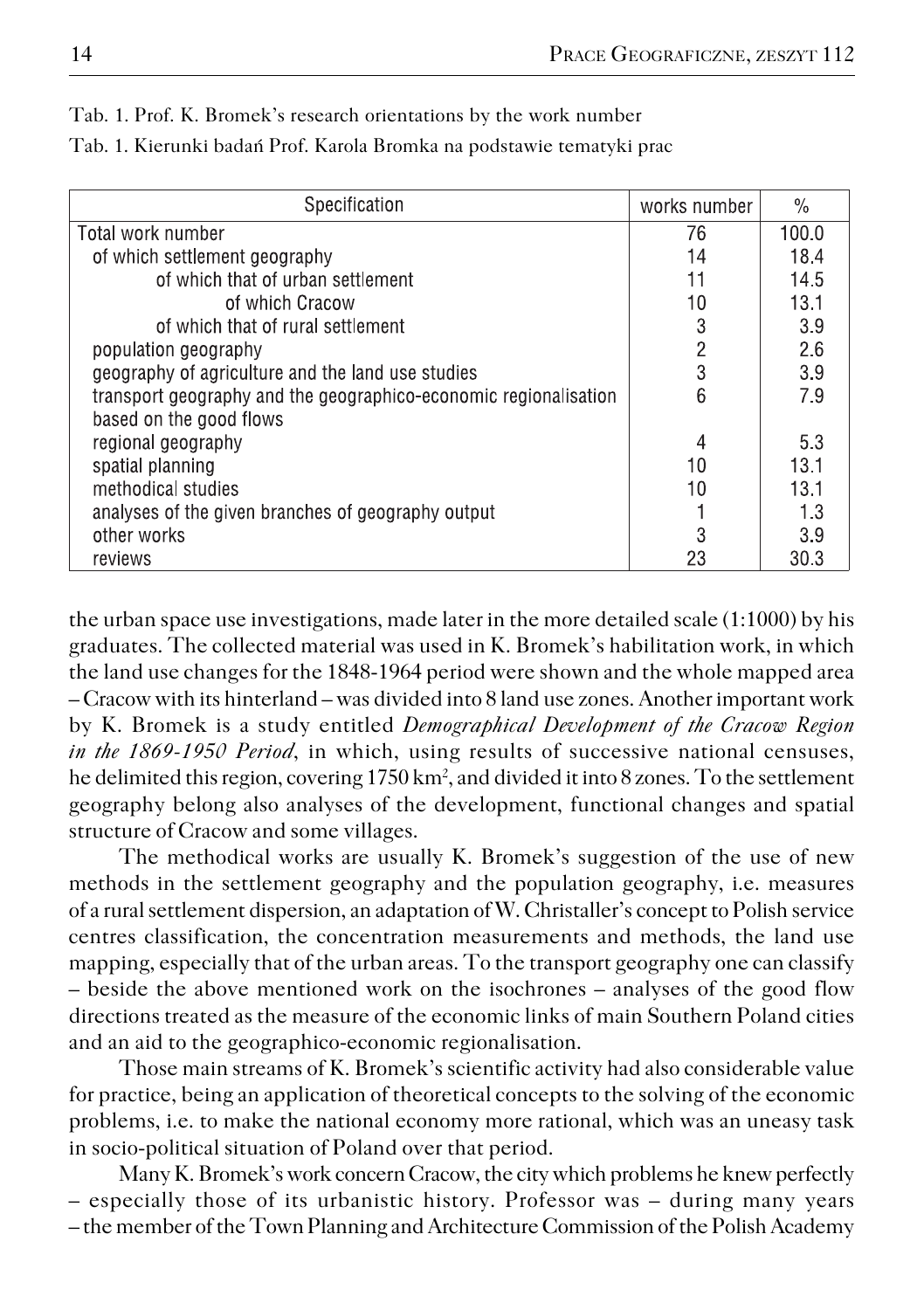of Sciences Cracow Branch and that of scientific councils of the planning institutions dealing with the City of Cracow and the Cracow Region problems.

In K. Bromek's output there also maps in the atlases of the City of Cracow and the Cracow Voivodeship, several tens of encyclopaedia entries and over 20 reviews of works on the population geography, settlement geography, agriculture geography, water economics and the geography of Czechoslovakia.

Numerous outstanding and vast works were not published, because Prof. Bromek made them as studies ordered by planning bodies. These are the mentioned maps of the land use and the service distribution in Cracow and in its suburban zone, the study of the Babiogórski Region functioning and a synthesis of the land use research (made under K. Bromek's guidance by 4 scientist teams, over 10 people in each) within limits of 4 planned in the 70s water reservoirs. Due those works we can name Prof. K. Bromek the co−creator of the so−called "Cracow School" of the regional planning.

In the 1949−86 period 214 students made under Prof. Bromek's guidance their master theses, and 9 geographers (of which 5 from the Jagellonian University) completed their doctor procedures. Some of those doctors are nowadays geography professors.

Since 1945 Prof. K. Bromek has been the member of Cracow Section of the Polish Geographical Society. Over the 1945−57 period he was the member of its administration (since 1954 – as treasurer). He participated in the preparation and realisation of the Polish Geographical Society national congresses in Cracow, in 1958 and 1972. Having appreciated those merits, the Society honoured him in 1976 with the Gold Mark of Distinction. K. Bromek was honoured also with the National Education Commission Medal and the Gold and Silver Merit Crosses.

The death of Professor K. Bromek has overwhelmed with sorrow not only His family, but also His numerous friends, colleagues and pupils. The Jagellonian University and Polish geographers have lost the outstanding scholar and the devoted teacher. Karol Bromek lies in the Salvator Cemetery in Cracow, in the very district, where he passed most of his busy life.

## **Prof. Bromek's Scientific Output**

#### **A. books, papers, monographies**

Bromek K., 1945, *Metody obliczania stopnia skupienia osadnictwa wiejskiego*, Kraków, 13.

Bromek K., 1947, *Rola geografii w planowaniu przestrzennym*, Biuletyn Geogr. Oddziału PTG w Krakowie, 1, 6−9.

Bromek K., 1947, *Układ przestrzenny ośrodków usługowych w Polsce ze szczególnym uwzględnieniem województwa krakowskiego*, Przegląd Geogr., 21, 3−4 , 287−292.

Bromek K., 1948, *Studium izochron kolejowych Polski*, Kraków, 51.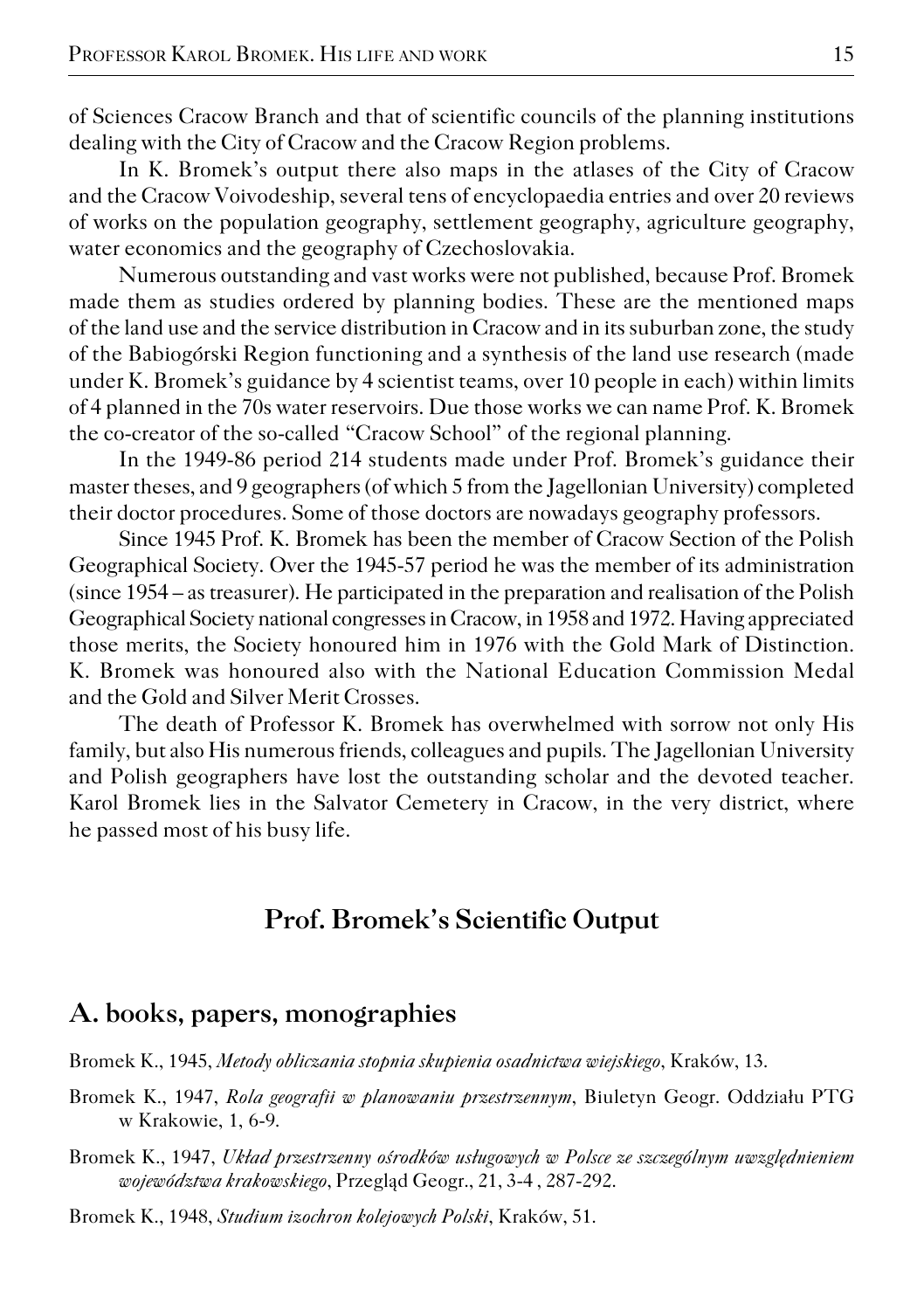- Bromek K., 1960, *Stan badań geograficzno−gospodarczych dotyczących Krakowa i okolicy*, Zesz. Nauk. UJ, Prace z geografii ekonomicznej, 1, 7−32.
- Bromek K., 1964, *Rozwój demograficzny regionu Krakowa w okresie od 1869 do 1950*, Zesz. Nauk. UJ, Prace Geogr., 9, 65.
- Bromek K., 1964, *An Attempt at Computing and Mapping of the Geographical Concentration of Production Forces in Poland*, 2, 231−238.
- Bromek K., 1964, *On Computing and Mapping of the Geographical Concentration of Production Forces in Poland in 1956*, Abstracts of Papers of the 20<sup>th</sup> International Geographical Congress, London.
- Bromek K., 1966, *Użytkowanie ziemi w Krakowie i przyległych częściach powiatu krakowskiego około 1966 roku*, Zesz. Nauk. UJ, Prace Geogr., 14, Kraków, 103 (habilitation thesis).
- Bromek K., 1967, *Miary i mapy koncentracji w geografii ekonomicznej*, Przeg. Geogr., 39, 161−172.
- Bromek K., Miś M., 1967, *Kaszów wieś położona na granicy strefy podmiejskiej Krakowa*, Zesz. Nauk. UJ, Prace Geogr., 15, 43−60.
- Bromek K., 1967, *Szkic analizy porównawczej obrotów towarowych wybranych ośrodków Polski Południowej*, Biul. KPZK PAN, 44, Warszawa, 7−36.
- Bromek K., 1967, *Powiązania ekonomiczne Rzeszowa w świetle przewozów towarowych*, Biul. KPZK PAN, 44, Warszawa, 111−147.
- Bromek K., Leśnicki J., 1968, *Gronków przykład wsi podhalańskiej*, Zesz. Nauk. UJ, Prace Geogr., 20, 15−21.
- Bromek K., 1969, *Rozwój miasta*, [w:] *Studia geograficzne rozwoju i gospodarki miasta Krakowa*, Folia Geogr., ser. Geogr.−Oecon., I, Kraków, 21−60.
- Bromek K., Warszyńska J., 1969, *Regionalizacja ekonomiczna Polski Południowej w świetle przepływu masy towarowe*j, Zesz. Nauk. UJ, Prace Geogr., 22, 103.
- Bromek K., Kwiecień I., 1969, Z*astosowanie miary koncentracji do badań skupienia i rozproszenia osadnictwa wiejskiego*, Folia Geogr., seri. Geogr.−Oecon., II, Kraków, 57−75.
- Bromek K., 1971, *Rozwój terytorialny miasta*, [w:] *Kraków, rozwój miasta w Polsce Ludowej*, PWN, 12−17.
- Bromek K., Kwiecień I., 1971, *Rolnictwo i ogrodnictwo*, [w:] *Kraków, rozwój miasta w Polsce Ludowej*, PWN, 152−161.
- Bromek K., Mydel R., 1972, *Uwagi metodyczne do opracowania szczegółowej mapy użytkowania ziemi przestrzeni miejskie*j, Folia Geogr., ser. Geogr.−Oecon., V, Kraków, 149−159.
- Bromek K., Kwiecień I., 1972, *Application of Measure of Conncentration in Investigation of Density of Settlements*, Geographia Polonica, 21, 17−26.
- Bromek K., Kortus B., 1972, *Rozwój, funkcje i struktura przestrzenna Krakowa*, Czas. Geogr., 43, 2, 131−149.
- Bromek K., 1975, *Zarys rozwoju historycznego i terytorialnego miasta Krakowa*, Folia Geogr., ser. Geogr.−Oecon., VIII, Kraków–Warszawa,15−36.
- Bromek K., 1975, *Struktura przestrzenna aglomeracji Krakowa*, Folia Geogr., ser. Geogr.−Oecon., VIII, Kraków–Warszawa, 151−154.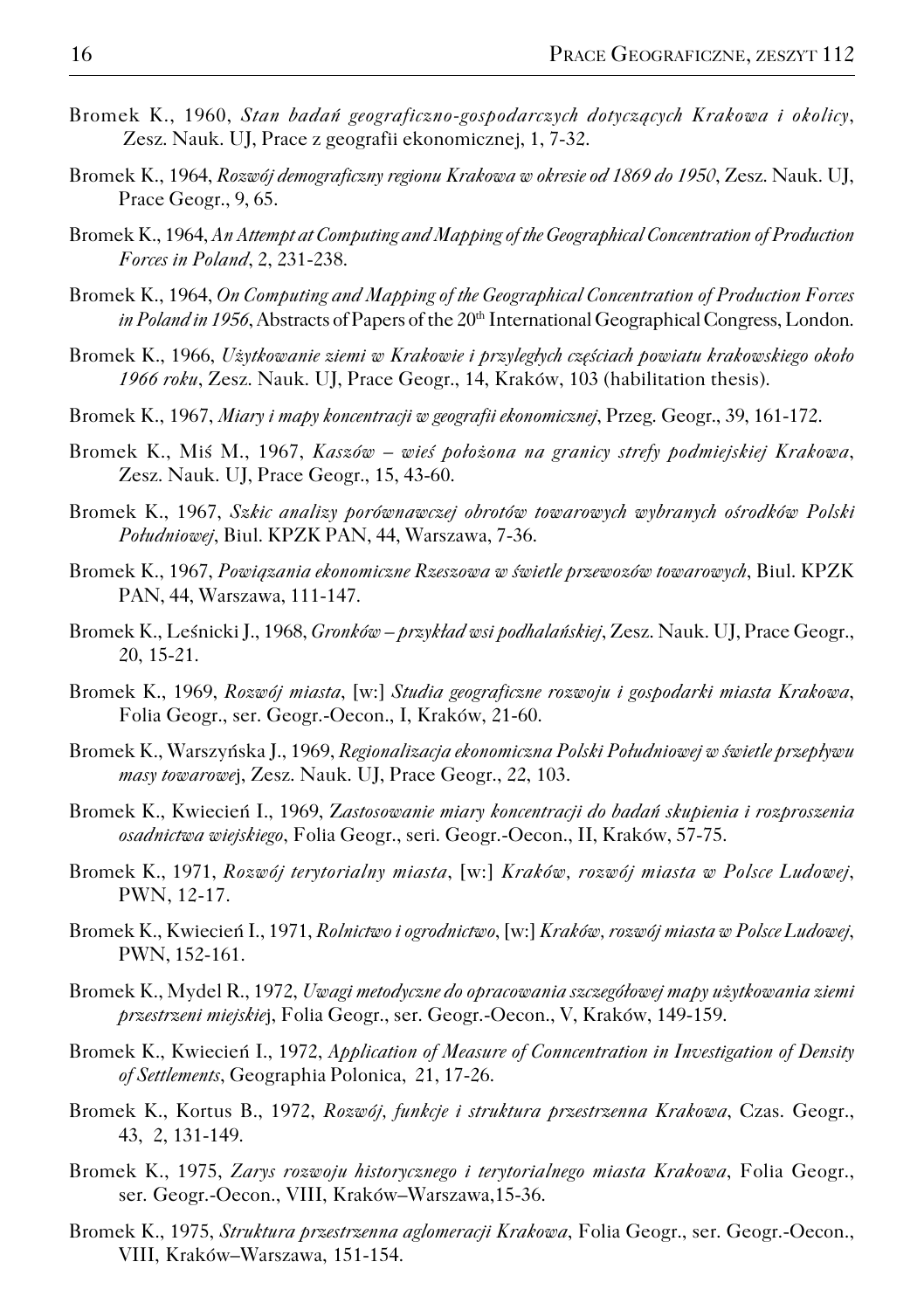### **B. notes**

- Bromek K., 1939, *Biblioteka Pawła Kotasa w Rzece na Śląsku Zaolziańskim*, Silva Rerum, 8, 207−208.
- Bromek K., 1955, *Opracowanie szczegółowej mapy użytkowania ziemi dla Krakowa*, Przeg. Geogr., 27, 3−4, 589−604.
- Bromek K., 1956, *Sposób stosowania prac kontrolnych i pracy proseminaryjnej w zakresie geografii ekonomicznej Polski*, Roczn. Nauk.−Dydaktyczny WSP w Krakowie, 5, 158−167.
- Bromek K., 1958, *Dolina Chochołowska*, [w:] *Przewodnik VI Ogólnopolskiego Zjazdu PTG, część II – wycieczki* (wycieczka No. 2), Kraków, 5
- Bromek K., 1964, *Wpływ Krakowa jako ośrodka zatrudnienia na przemieszczanie się ludności w jego zapleczu*, Sprawozdania z posiedzeń Komisji Nauk Geogr. Oddziału PAN w Krakowie, I−IV, Kraków, 220−221.
- Bromek K., 1966, *Studia z geografii ekonomicznej jako jedna z podstaw planowania przestrzennego*, Sprawozdania z posiedzeń Komisji Nauk Geogr. Oddziału PAN w Krakowie, I−IV, Kraków, 309−310.
- Bromek K., 1968, *Regionalizacja ekonomiczna Polski Południowej w świetle przepływu masy towarowej*, Sprawozdania z posiedzeń Komisji Nauk Geogr. Oddziału PAN w Krakowie, I−IV, Kraków, 343−346.
- Bromek K., 1968, *Położenie geograficzne, powstanie i rozwój Krakow*a, Sprawozdania z posiedzeń Komisji Nauk Geogr. Oddziału PAN w Krakowie, VII−XII, Kraków, 751−753.
- Bromek K., Kwiecień I., 1970, *Zastosowanie miary koncentracji do określenia wielkości skupienia osadnictwa wiejskiego*, Sprawozdania z posiedzeń Komisji Nauk Geogr. Oddziału PAN w Krakowie, I−VI, Kraków, 207−208.
- Bromek K., Malinowska D., Mydel R., 1971, *Metoda szczegółowego zdjęcia użytkowania terenów miejskich*, Sprawozdania z posiedzeń Komisji Nauk Geogr. Oddziału PAN w Krakowie, I−VI, Kraków, 205−206.

## **C. manuals**

Bromek K., 1951, *Geografia komunikacji, Wiedza Powszechna*, broszura 806, Geografia gospodarcza Polski, 2, Warszawa, 56.

#### **D. maps**

- Bromek K., 1979, *Użytkowanie ziemi*, sheet in A*tlas Miejskiego Województwa Krakowskiego*, PWN, Kraków.
- Bromek K., Guzik C., 1979, *Rolnictwo I i II*, sheets in *Atlas Miejskiego Województwa Krakowskiego*, PWN, Kraków.
- Bromek K., 1988, *Rozwój urbanistyczny Krakowa*, sheet No. 24 in *Atlas Miasta Krakowa*, PPWK, Warszawa–Wrocław.
- Bromek K., Łużna E., 1988*, Kraków na tle równych etapów państwowości*, sheet No. 3 in *Atlas Miasta Krakowa*, PPWK, Warszawa–Wrocław.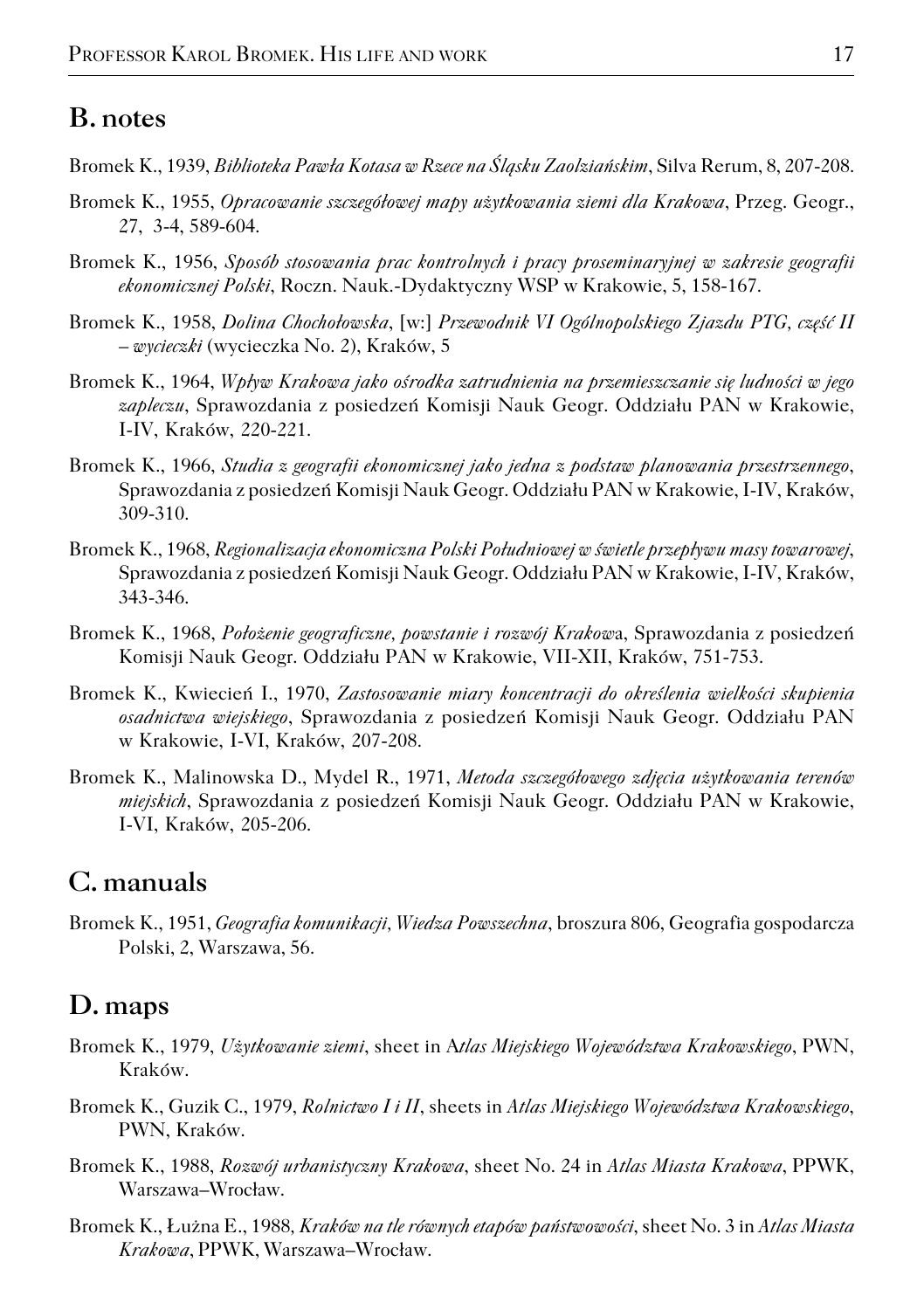#### **E. encyclopaedia entries**

1968, 30 entries to Wielka Encyklopedia Powszechna, Warszawa.

## **F. popular−scientific papers**

Bromek K., 1947, *Potencjał gospodarczy ZSRR*, Życie Słowiańskie, 11.

Bromek K., Winid B., 1948, *ZSRR*, Poznaj Świat, 1, 21−31.

Bromek K., Winid B., 1948, *ZSRR*, Poznaj Świat, 2, 50−59.

Bromek K., 1948, *Czechosłowacja*, Poznaj Świat, 3,79−93.

#### **G. reviews and bibliographical analyses**

Arnhold H., 1955, *Die Abgrenzug der Stadtlandschaft*, Przeg. Geogr., 27, 3−4, 52−653.

- Speck A., 1956, D*ie historisch−geographische Entwicklung des sächsischen Strassennetzes*, Przeg. Geogr., 28, 1, 187−188.
- Schärer W., 1956, *Die suburbane Zone von Zürich*, Przeg. Geogr., 28, 4, 824−825.

*Śląsk*, 1956 [w:] L. Brożek (red.), *Polska Bibliografia Analityczna*, Geografia, I, 1, 81.

- Monheim P., 1957, *Agrargeographie der Westlichen Hochalpen mit besonderer Berücksichtigung der Feldsystemen*, Przeg. Geogr., 29, 1, 206−207.
- Zimmer W., 1957, *Darmstadt, Grenzen und Möglichkeiten einer Stadt*, Czas. Geogr., 28, 1, 103−104.
- Mikulski Z., 1957, W*ykłady z gospodarki wodnej dla specjalizacji geograficznych*, Polska Bibliografia Analityczna, Geografia, II, 1, 63−64.
- Mikulski Z., Wosiek L., 1957, *Geograficzne podstawy gospodarki wodnej*, Polska Bibliografia Analityczna, Geografia, II, 1, 63−64.
- Żaki A., 1957, *Początki osadnictwa w Karpatach Polskich*, Polska Bibliografia Analityczna, Geografia, II, 1, 75.
- Verešik J., 1958, *K metodam vymedzovania hraníc miest*, Czas.Geogr., 29, 2, 307.
- Verešik J., 1958, *Vývoj pôdorysu Nitry*, Czas.Geogr.,29, 2, 308.
- Verešik J., 1958, *Príspěvok ku geografii obyvatelstva Trnav*y, Czas.Geogr.,29, 2, 308.
- Matul K., 1958, *Gospodarka wodna w rolnictwie i leśnictwie w planie perspektywicznym*, Polska Bibliografia Analityczna, Geografia, III, 1, 63−64.
- Borowy T., 1958, *Zagadnienie wody komunalnej i przemysłowej w perspektywicznym planie gospodarki wodnej w Polsce*, Polska Bibliografia Analityczna, Geografia, III, 1, 63.
- Dębski K., 1958, *Hydrologiczne podstawy planu gospodarki wodnej w Polsce*, Polska Bibliografia Analityczna, Geografia, III, 1, 63−64.
- Tuszko A., 1958, *Założenia podstawowych rozwiązań gospodarki wodnej w Polsce*, Polska Bibliografia Analityczna, Geografia, III, 1, 64.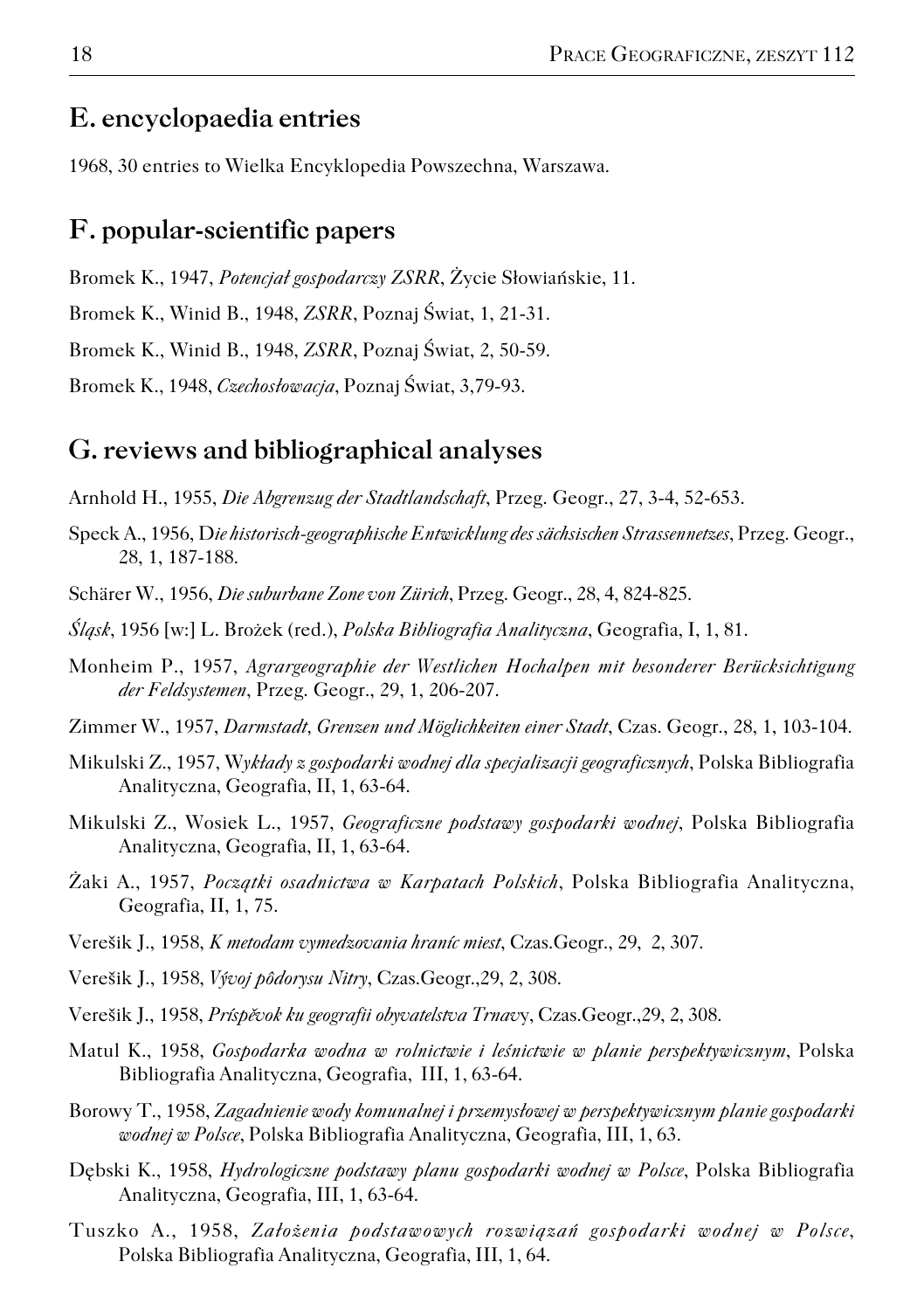- Dąbrowski K., 1958, *Przyczynek do analizy warunków terenowych przy planowaniu produkcji rolniczej*, Polska Bibliografia Analityczna, Geografia, III, 1, 93−94.
- Matejko A., 1959, *Struktura ludności Nowej Huty*, Polska Bibliografia Analityczna, Geografia, IV, 1, 72−73.
- Kowalska I., 1960, *Problem przeludnienia agrarnego w Polsce Ludowej*, Polska Bibliografia Analityczna, Geografia, V, 1, 105−106.
- Biegajło W., 1960, *Gospodarka rolna w strefie podmiejskiej: gromada Horodniany*, Polska Bibliografia Analityczna, Geografia, V, 1, 116−117.
- Straszewicz L., 1960, *Problemy rolnicze strefy podmiejskiej Łodz*i, Polska Bibliografia Analityczna, Geografia, V, 1, 118−119.
- Dębski K., 1960, *Rzut oka na gospodarkę wodną Chin*, Polska Bibliografia Analityczna, Geografia, V, 1, 146−147.
- Walczak W., 1960, *Pod słońcem, które nie zachodzi*, Polska Bibliografia Analityczna, Geografia, V, 1, 140−141.

#### **H. non−published applies works, made for planning bodies**

- Bromek K., 1951, *Studium użycia ziemi i rozmieszczenia usług na terenie Krakowa*, 16 map sheets in the scale 1: 5000.
- Bromek K., 1960, *Mapa użytkowania ziemi Krakowa i jego strefy podmiejskiej w skali 1: 25 000*, Archive of Miejskiego Biura Projektów w Krakowie.
- Bromek K., 1969, *Powiązania funkcjonalne Regionu Babiogórskiego*, 26.
- Bromek K., 1969, *Funkcje Regionu Babiogórskiego*, pp.39, 10 tables.
- Bromek K., 1974, *Użytkowanie ziemi na terenie projektowanego zbiornika wodnego Świnna Poręba – synteza*, typescript in the archive of the Institute of Geography and Spatial Management, pp.11.
- Bromek K., 1974, *Użytkowanie ziemi na terenie projektowanego zbiornika wodnego Grodzisko synteza*, typescript in the archive of the Institute of Geography and Spatial Management, pp.13.
- Bromek K., 1974, *Użytkowanie ziemi na terenie projektowanego zbiornika wodnego Dukla synteza*, typescript in the archive of the Institute of Geography and Spatial Management, pp.10.
- Bromek K., 1974, *Użytkowanie ziemi na terenie projektowanego zbiornika wodnego Nielisz, na rzece Wieprz koło Szczebrzeszyna – synteza*, typescript in the archive of the Institute of Geography and Spatial Management, pp. 8.